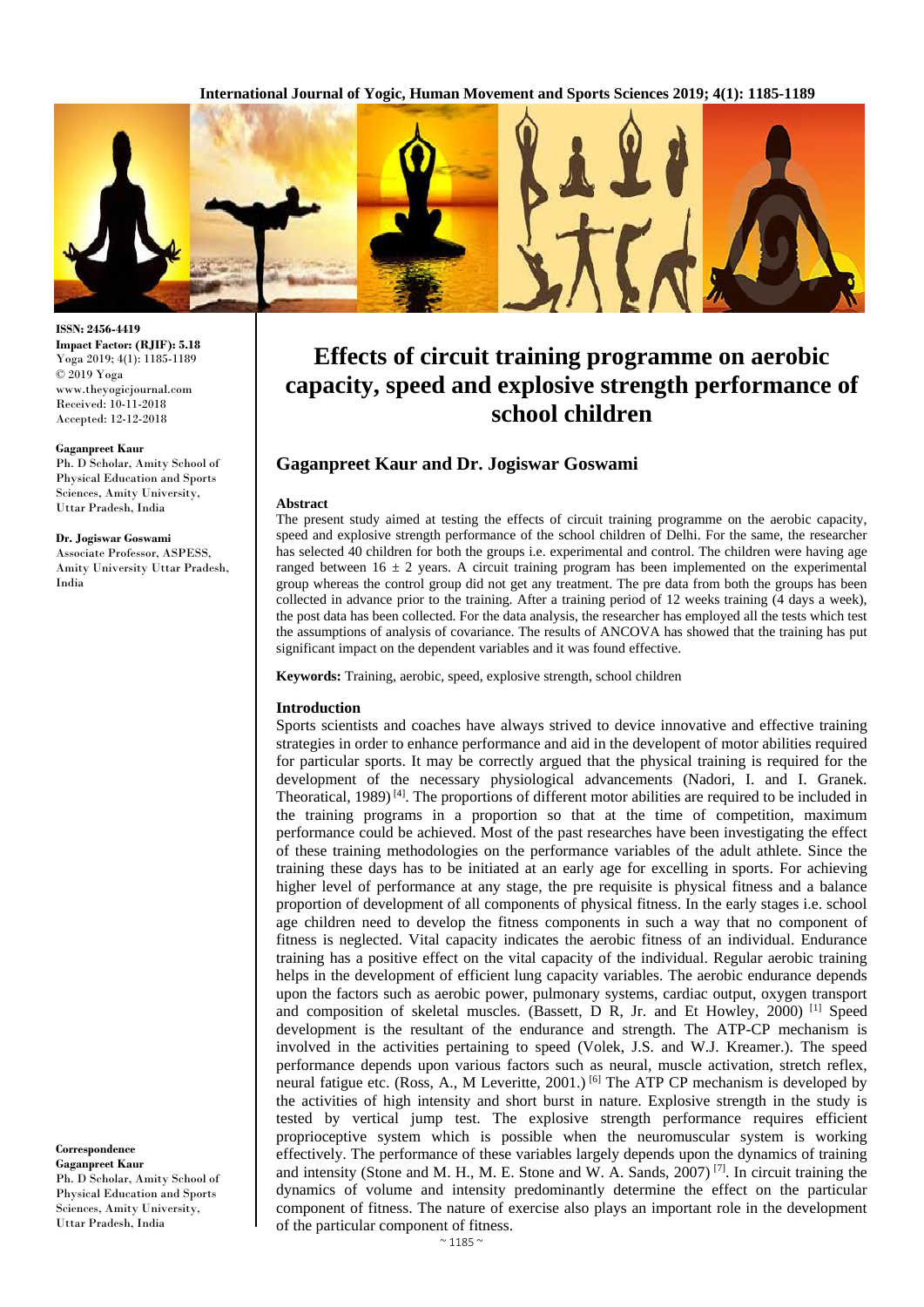Circuit training includes various training stations arranged is such a way that each station offers training for different groups of muscles. In circuit training proper care is given to rest and work so that particular energy system is emphasized. In the present exercises are chosen in such a way that the component of endurance, strength and speed may be developed. The purpose of the study was to examine the effects of circuit training program on the aerobic capacity, speed and explosive strength of school children.

# **Methodology**

For the purpose of study a total of 40 school going boys having age ranged between  $16 \pm 2$  years were selected. Random sampling method was used for the selection of participants. All the participants were physically fit and voluntarily consented take part in the training program. Parent consent and medical fitness was obtained before the initiation of the training program.

# **Experimental Design**

Experimental design refers to the system of formulating the procedure of selection, methods of testing, administrating the training etc. it is the designed framework of the whole study which helps in the avoiding the threats on the conclusions of the study. The design used in the study is pretest and posttest design. The manifestation of the experimental design is as follows:

O TREATMENT (S1-S20) O O CONTROL (S1-S20) O  $O =$  OBSERVATIONS  $S =$  SUBJECTS

The design depicts that the pre - test for both the groups will be done before the initiation of the experimental protocol begins. After the cessation of treatment, the post- test data was recorded for all the selected dependent variables. The dependent variables selected for the study were:

- 1. Vital capacity Spirometer
- 2. Speed 50m sprint
- 3. Explosive strength vertical jump

The independent variable was circuit training. There were 9 exercises in the circuit training program. The exercises were selected in such a way that 3 exercises could be attributed to the development of 3 variables each. For aerobic endurance shuttle run, leg splitting and skipping was selected. For speed, 30 m sprint, on the spot high knee running action and stair exercises were selected. For explosive strength, squat jumps, hops, and vertical jumps were selected. The exercises were performed for 30 seconds with a recovery of 40 seconds after each. Two repetitions of the exercises were performed after rest of 5 minutes between repetitions.

The training was imparted for 12 weeks for 4 days a week. The data was collected before and after the training program.

## **Statistical technique**

The data was analyzed with the help of SPSS 20. Descriptive statistics i.e. mean and standard deviation was used to describe the nature of data. The significance of difference in the pre and posttest mean values was tested using dependent t test. The posttest mean values of control and experimental groups were compared by using independent t test. To test the significance if difference of mean values of control and experimental groups after eliminating the effect of covariates, ANCOVA was used. The level of significance was set at 0.05.

## **Results**

The statistical techniques which were employed for the data analysis are presented in the tables below.

|        |              | <b>Mean</b> | N  | <b>Std. Deviation</b> | <b>Std. Error Mean</b> |
|--------|--------------|-------------|----|-----------------------|------------------------|
| Pair 1 | E Pre Speed  | 6.5600      | 20 | .28320                | .06332                 |
|        | E Post Speed | 6.6853      | 20 | .17365                | .03883                 |
| Pair 2 | E Pre VJ     | 42.2500     | 20 | 2.84466               | .63609                 |
|        | E Post VJ    | 44.1000     | 20 | 2.84513               | .63619                 |
|        | E Pre VC     | 2816.000    | 20 | 307.9883              | 68.8683                |
| Pair 3 | E Post VC    | 3028.500    | 20 | 332.9813              | 74.4568                |
| Pair 4 | C_Pre_Speed  | 6.5340      | 20 | .28971                | .06478                 |
|        | C_Post_Speed | 6.5215      | 20 | .27314                | .06107                 |
| Pair 5 | C Pre VJ     | 42.1500     | 20 | 2.66112               | .59505                 |
|        | C Post VJ    | 42.0500     | 20 | 2.98196               | .66679                 |
| Pair 6 | C Pre VC     | 2921.000    | 20 | 285.2681              | 63.7878                |
|        | C Post VC    | 2898.000    | 20 | 337.2426              | 75.4097                |

**Table 1:** Descriptive Statistics for the data on Speed, Vertical Jump and Vital Capacity of Experimental and Control Group Children

The descriptive statistics of the data on Speed, Vertical Jump and Vital Capacity of Experimental and Control group is presented in the Table Number 1. The mean and SD of E\_Pre\_Speed, E\_Post\_Speed, E\_Pre\_VJ, E\_Post\_VJ, E\_Pre\_VC, E\_Post\_VC, C\_Pre\_Speed, C\_Post\_Speed,

C\_Pre\_VJ, C\_Post\_VJ, C\_Pre\_VC\_and C\_Post\_VC\_were found to be 6.56 (0.28), 6.68 (0.17), 42.25 (2.84), 44.1 (2.84), 2816 (3.7.9), 3028 (332), 6.53 (0.28), 6.52 (0.27), 42.15 (2.66), 42.05 (2.98), 2921 (285), and 2898 (337.24) respectively.

**Table 2:** Paired Samples Correlations

|        |                            | N  | <b>Correlation</b> | Sig. |
|--------|----------------------------|----|--------------------|------|
| Pair 1 | E Pre Speed & E Post Speed | 20 | .880               | .000 |
| Pair 2 | E Pre VJ & E Post VJ       | 20 | .745               | .000 |
| Pair 3 | E Pre VC & E Post VC       | 20 | .947               | .000 |
| Pair 4 | C_Pre_Speed & C_Post_Speed | 20 | .893               | .000 |
| Pair 5 | C Pre VJ & C Post VJ       | 20 | .742               | .000 |
| Pair 6 | C Pre VC & C Post VC       | 20 | .665               | .001 |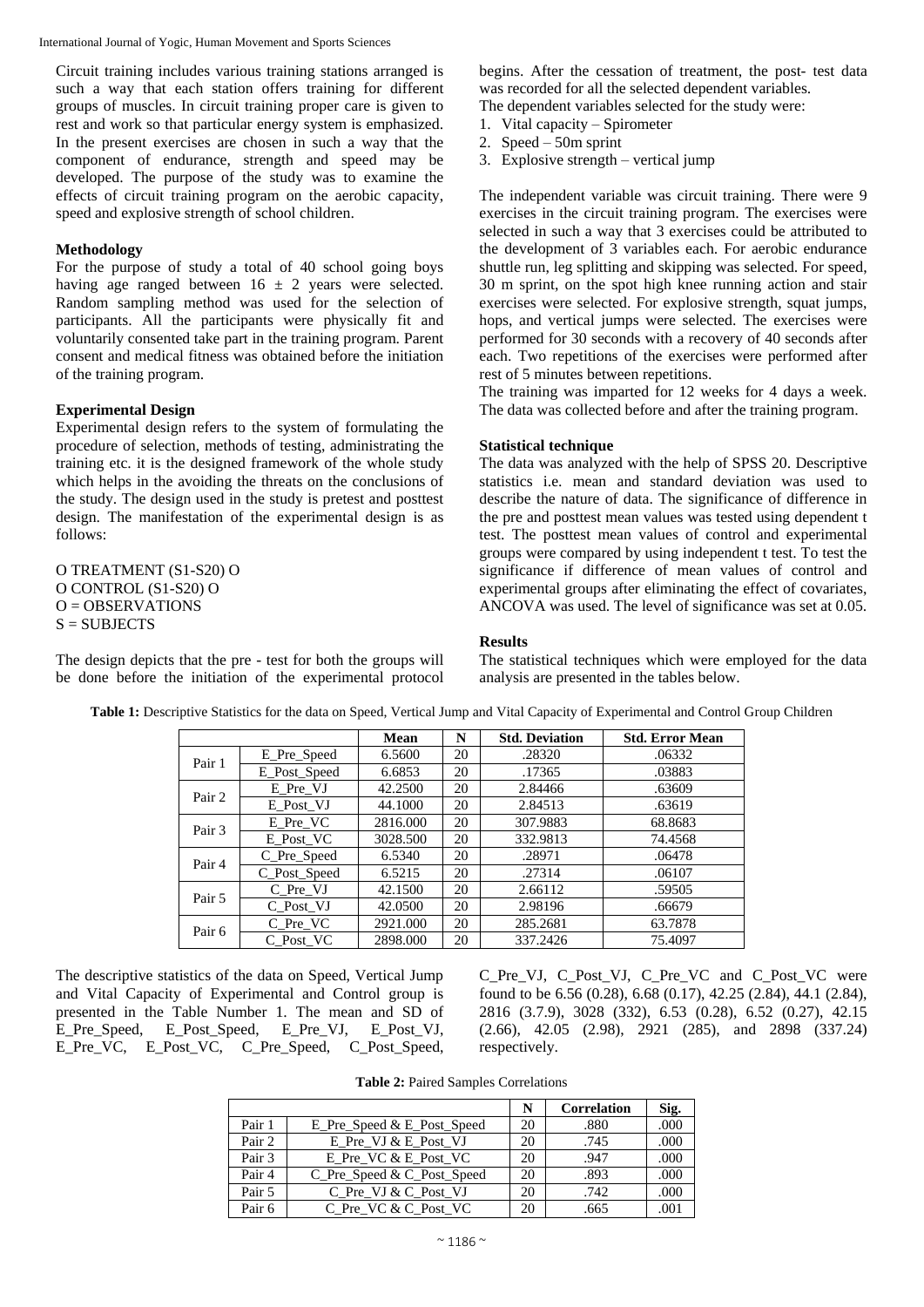The correlation coefficients between the pre and post data on all the selected variables with their significance value is presented in table 2. It is clearly evident from the table that all the correlation coefficients are significant at 0.05 level of significance.

The researcher has employed dependent t-test to test whether improvement in the dependent variable has happened or not. The tests for the same have been presented below.

|  | <b>Table 3: Paired Samples Test</b> |  |
|--|-------------------------------------|--|
|  |                                     |  |

|        |                            | <b>Paired Differences</b>        |        |                   |                                              |              |          |    |                   |
|--------|----------------------------|----------------------------------|--------|-------------------|----------------------------------------------|--------------|----------|----|-------------------|
|        |                            | Std.<br>Mean<br><b>Deviation</b> |        | <b>Std. Error</b> | 95% Confidence Interval<br>of the Difference |              | т        | df | $Sig. (2-tailed)$ |
|        |                            |                                  |        | <b>Mean</b>       | Lower                                        | <b>Upper</b> |          |    |                   |
| Pair 1 | E Pre Speed - E Post Speed | $-.1253$                         | .15439 | .0345             | $-.19760$                                    | $-.05309$    | $-3.631$ | 19 | .002              |
| Pair 2 | E Pre VJ - E Post VJ       | $-1.85$                          | 2.0332 | .4546             | $-2.80160$                                   | $-.89840$    | $-4.069$ | 19 | .001              |
| Pair 3 | E Pre VC - E Post VC       | $-212.5$                         | 107.20 | 23.97             | $-262.6746$                                  | $-162.3254$  | $-8.864$ | 19 | .000              |
| Pair 4 | C_Pre_Speed - C_Post_Speed | .012                             | .13106 | .0293             | $-.04884$                                    | .07384       | .427     | 19 | .675              |
| Pair 5 | C Pre VJ - C Post VJ       | .100                             | 2.0493 | .4582             | $-.85914$                                    | 1.05914      | .218     | 19 | .830              |
| Pair 6 | C Pre VC - C Post VC       | 23.00                            | 259.23 | 57.96             | $-98.32415$                                  | 144.32415    | .397     | 19 | .696              |

The dependent t-test has been employed to know the improvement status in all the variables after the training and it is evident from the table that the improvement has happened only in case of experimental group (pair 1, pair 2 and pair 3).

It indicates that the training was effective and it has significantly contributed in the development of all the selected variables.

Table 4: Levene's Test of Equality of Error Variances<sup>a</sup>

| Dependent Variable: Post Speed (m/s)                                           |  |  |      |  |  |  |
|--------------------------------------------------------------------------------|--|--|------|--|--|--|
| df1<br>Sig.                                                                    |  |  |      |  |  |  |
| .214                                                                           |  |  | .646 |  |  |  |
| Tests the null hypothesis that the error variance of the dependent variable is |  |  |      |  |  |  |

equal across groups.

a. Design: Intercept + Pre Speed + Treatment

Table 4 shows the value of Levene's test of Equality of Error Variances. The F-Value for the same has come insignificant as the Sig. Value is more than 0.05. The insignificance of the F-Value shows that the error variances of data were equal, which is one of the assumption and need to be fulfilled before employing the ANCOVA.

| Dependent Variable: Post Speed (m/s) |                                                 |    |             |         |      |  |  |  |
|--------------------------------------|-------------------------------------------------|----|-------------|---------|------|--|--|--|
| Source                               | Type III Sum of Squares                         | Df | Mean Square |         | Sig. |  |  |  |
| Pre_Speed                            | 1.505                                           |    | 1.505       | 114.622 | .000 |  |  |  |
| Treatment                            | .210                                            |    | .210        | 16.030  | .000 |  |  |  |
| Error                                | .486                                            | 37 | .013        |         |      |  |  |  |
| Total                                | 1746.499                                        | 40 |             |         |      |  |  |  |
| <b>Corrected Total</b>               | 2.259                                           | 39 |             |         |      |  |  |  |
|                                      | a. R Squared = .785 (Adjusted R Squared = .773) |    |             |         |      |  |  |  |

**Table 5:** Analyis of Covariance on The Data of Speed

Table 5 shows the analysis of covariance for the data on speed of children. The pre data on speed of children was found to be significantly different for both the groups which clearly shows that the decision of applying ANCOVA was correct. The F-

Value for the treatment was also found to be significant which shows that the improvement in Speed of the children after the circuit training was significant.

Table 6: Levene's Test of Equality of Error Variances<sup>a</sup>

| Dependent Variable: Post Vertical Jump (cm) |  |  |  |  |  |
|---------------------------------------------|--|--|--|--|--|
|                                             |  |  |  |  |  |
|                                             |  |  |  |  |  |

Tests the null hypothesis that the error variance of the dependent variable is equal across groups.

a. Design: Intercept + Pre\_VJ + Treatment

Table 6 shows the value of Levene's test of Equality of Error Variances. The F-Value for the same has come insignificant as the Sig. Value is more than 0.05. The insignificance of the F-Value shows that the error variances of data were equal, which is one of the assumption and need to be fulfilled before employing the ANCOVA.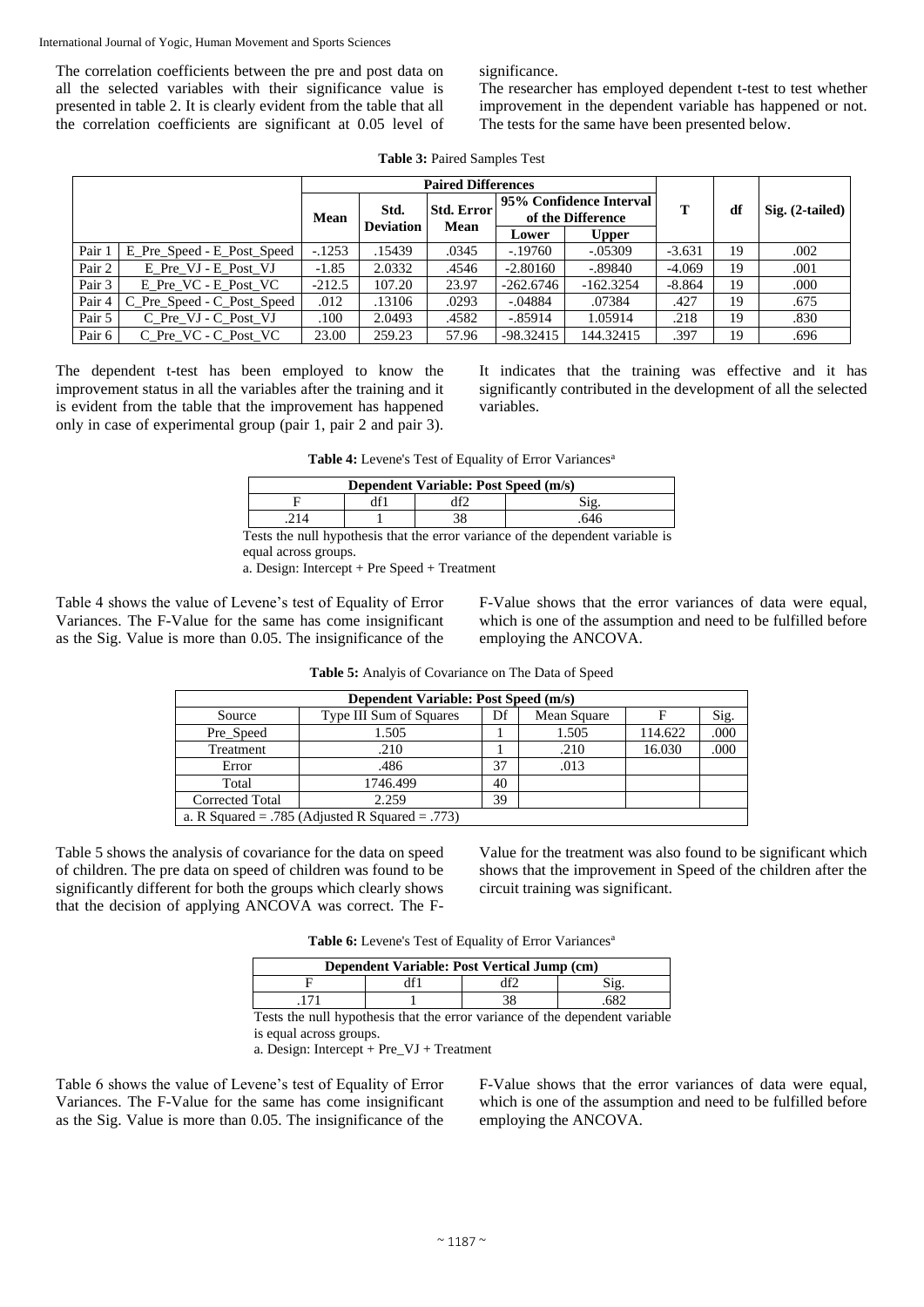| Dependent Variable: Post Vertical Jump (cm) |                         |    |             |        |      |  |
|---------------------------------------------|-------------------------|----|-------------|--------|------|--|
| Source                                      | Type III Sum of Squares | Df | Mean Square |        | Sig. |  |
| Pre VJ                                      | 177.712                 |    | 177.712     | 45.335 | .000 |  |
| Treatment                                   | 38.854                  |    | 38.854      | 9.912  | .003 |  |
| Error                                       | 145.038                 | 37 | 3.920       |        |      |  |
| Total                                       | 74583.000               | 40 |             |        |      |  |
| Corrected Total                             | 364.775                 | 39 |             |        |      |  |
| $\mathbf{r}$ $\alpha$                       | $\sim$ $\sim$ $\sim$    |    |             |        |      |  |

**Table 7:** Analyis of Covariance on the Data of Vertical Jump

a. R Squared = .602 (Adjusted R Squared = .581)

Table 7 shows the analysis of covariance for the data on vertical jump of children. The pre data on vertical jump of children was found to be significantly different for both the groups. The F-Value for the treatment was also found to be significant which shows that the improvement in Vertical Jump of the children after the circuit training was significant.

|  | Table 8: Levene's Test of Equality of Error Variances <sup>a</sup> |
|--|--------------------------------------------------------------------|
|--|--------------------------------------------------------------------|

| Dependent Variable: Post Vital Capacity (cm) |  |  |  |  |  |
|----------------------------------------------|--|--|--|--|--|
|                                              |  |  |  |  |  |
|                                              |  |  |  |  |  |

Tests the null hypothesis that the error variance of the dependent variable is equal across groups.

a. Design: Intercept + Pre\_VC + Treatment

Table 8 shows the value of Levene's test of Equality of Error Variances. The F-Value for the same has come insignificant as the Sig. Value is more than 0.05. The insignificance of the F-Value shows that the error variances of data were equal, which is one of the assumption and need to be fulfilled before employing the ANCOVA.

**Table 9:** Analysis of Covariance on the Data of Vital Capacity

|                        | <b>Dependent Variable: Post Vital Capacity (cm)</b> |    |             |        |      |  |  |  |  |
|------------------------|-----------------------------------------------------|----|-------------|--------|------|--|--|--|--|
| Source                 | Type III Sum of Squares                             | Df | Mean Square | F      | Sig. |  |  |  |  |
| Pre VC                 | 2797157.671                                         |    | 2797157.671 | 70.385 | .000 |  |  |  |  |
| Treatment              | 496527.851                                          |    | 496527.851  | 12.494 | .001 |  |  |  |  |
| Error                  | 1470417.329                                         | 37 | 39741.009   |        |      |  |  |  |  |
| Total                  | 355671900.000                                       | 40 |             |        |      |  |  |  |  |
| <b>Corrected Total</b> | 4437877.500                                         | 39 |             |        |      |  |  |  |  |
|                        | a. R Squared = .669 (Adjusted R Squared = .651)     |    |             |        |      |  |  |  |  |

Table 9 shows the analysis of covariance for the data on vital capacity of children. The pre data on vital capacity of children was found to be significantly different for both the groups. The F-Value for the treatment was also found to be significant which shows that the improvement in Vital Capacity of the children after the circuit training was significant.

### **Discussion of the findings**

The results of the study revealed that the circuit training program has significant effect on the aerobic endurance, speed and explosive strength performance of the participants. The results of the study indicated the similar effects could be replicated on school children also in manner it helps to increase the performance in adult athletes.

The significant improvement in the performance of vital capacity could be attributed to the effects of training. The strength in the muscles of pulmonary area may also be a contributing factor.

The combination of strength and endurance training may be resulted in the energy systems responsible for the development of speed by developing anaerobic energy systems. The explosive strength was also found to significantly improve due to the circuit training program. The development of proprioceptive system in muscles may have led to the increase in vertical jump performance

# **Conclusion**

Based on the results of the study, the researcher wants to conclude that the circuit training is very helpful in improving

the physical components like aerobic capacity, speed and explosive strength performance.

# **References**

- 1. Bassett DR, Jr. Et Howley. limiting factors for maximal oxygen uptake and determination of endurance performance. Med. Sci. Sports Exercise. 2000; 32:70-84.
- 2. Cadore EL, Izquierdo M, Alberton CL, Pinto RS, Conceicao M, Cunha G, Radaelli R, Bottaro M, Trindade GT, Kruel LF. Strength prior to endurance intra-session exercise sequence optimizes neuromuscular and cardiovascular gains in elderly men. Exp Gerontol. 2012; 47(2):164-169.
- 3. Hunter GR, Byrne NM, Sirikul B, Fernandez JR, Zuckerman PA, Darnell BE, Gower BA. Resistance training conserves fat-free mass and resting energy expenditure following weight loss. Obesity (Silver Spring). 2008; 16 (5):1045-1051.
- 4. Nadori l, Granek I. Theoratical, Methodolical basis of training planning with special considerations within a microcycle. Linclon, NE NSCA, 1989.
- 5. Peterson MD, Rhea MR, Sen A, Gordon PM. Resistance exercise for muscular strength in older adults: a metaanalysis. Ageing Res Rev. 2010; 9(3):226-237.
- 6. Ross A, Leveritte M, Rik S. Neural influences on sprint running: training adaptations and cute responses. Sports medicine. 2001; 31:409-425.
- 7. Stone MH, Stone ME, Sands WA. Principles of Practice and Resistance trainng. Champaign, IL: Huuuman